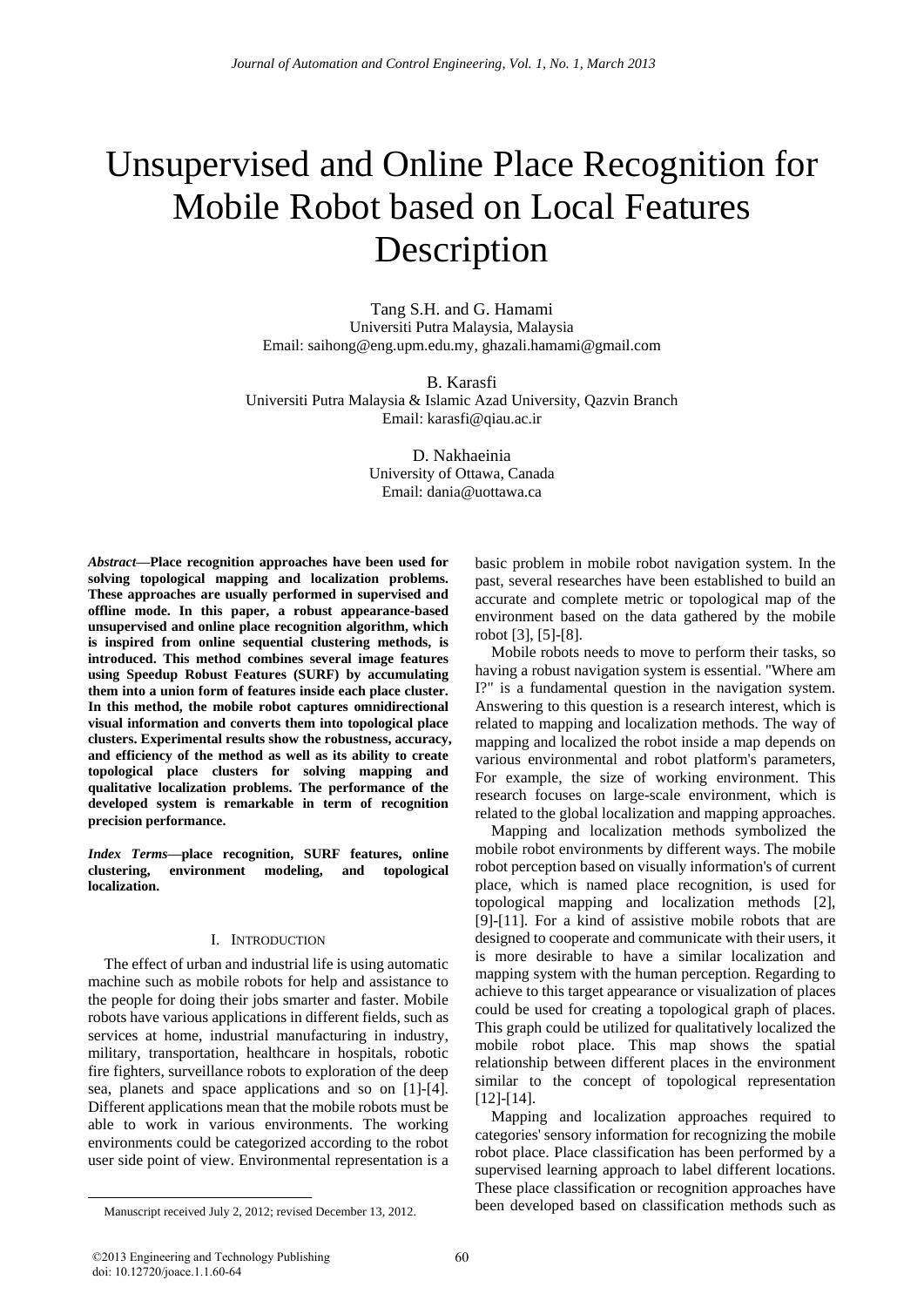the support vector machine (SVM) [15]-[19]. However, Supervised learning methods are increase human supervision in qualitative localization and mapping process (place classification). Moreover, when the mapping and localization, methods performed based on supervised learning approaches, usually, its need to gathering the sensory information and then divide these data under human supervision, finally, feed this separated information to the learning system for creating the model of the working environment [7], [9], [17], [18]. However, if the environment has changed and/or expanded, the learning phase has to be repeated. This problem is so important when the mobile robot runs in a dynamic environment with human activities.

In this research unsupervised and online place clustering method will be introduced for localization based on place appearance. This method could be utilized to create topological map and qualitative localization process. The reference or representative image database, which is represents a place cluster-kernels, could be obtained based on common local features in a sequence of images. As an alternative to the classification (supervised learning) methods which are regularly used in place recognition [16], [17], [19], this research proposes new place clustering and recognition method based on online sequential clustering method [20] which requires less human supervision.

This article is organized as follows. Section 2 presents a short overview of the related work. Section 3 describes the background of the methods which are applicable in place clustering and recognition. In Section 4, we present our proposed method. In section 5, the experimental results are shown, and finally, we draw the conclusion in Section 6.

# II. RELATED WORKS

The mobile robots which are cooperating with the humans need to have the capability of recognizing their places to run their tasks. Place recognition is a basic and fundamental requirement when the mapping and localization methods want to building the topological map of an environment. The topology of a working environment could be discovered by place recognition. Place recognition could be utilized to create the topological map of the area and assistive mobile robots use this map to find out when the robot has arrived at the requested target [16], [17], [19], [21]-[23].

Camera system as a visual sensory source has significant advantages compared to proximity sensors [24]. Low-price high-quality cameras could provide noteworthy information that is applicable for place recognition applications [3]. A survey about existing techniques with focus on vision-based mapping and localization methods in mobile robot navigation systems are accessible in [3].

Appearance based mapping and localization methods divided into two main category which are object-based and region-based place recognition [3]. Object-based place recognition systems [5], [21], [25]-[27] try to identify a place by detecting the objects belonging to that place. Region or scene-based place recognition systems [7], [9], [13], [16], [17], [19], [28]-[31] characterized the environment based on set of visual features, for example, local or global invariant features [32]-[34] extracted from the images of the environment.

In this research, region-based place recognition methods will be introduced for localization based on place appearance. Mapping and localization approaches required to categories' sensory information for recognizing the mobile robot place. Place classification of indoor environment has been performed by a supervised learning approach to label different locations [35]. A three-layer neural network trained with the back-propagation algorithm has been done for scene classification [30]. Vasudevan and Siegwart introduced a Bayesian space conceptualization and place classification method for mobile robot mapping, which are based on learning from exemplars, clustering and the use of Bayesian network classifiers [25]. Moreover, the place classification or recognition approaches which are applicable in mapping and localization algorithms have been developed based on classification methods such as the support vector machine (SVM) [15]-[19].

An unsupervised place clustering method for creating a topological mapping and qualitative localization was introduced in [31]. However, this work is still running in offline mode, and the learning and testing phase is separated. This method inspire from the k-mean clustering method and build a reference image database, which is more similar to current robots query image based on their local features. As an alternative to the offline clustering (unsupervised learning) method, and inspire from Basic sequential clustering method [20], this research proposes a new online sequential place clustering method based on the difference of the Speed-Up Robust Features (SURF) [34] local features in a sequential stream of the mobile robot environmental images.

# III. BACKGROUND

In this section, we will describe the methods which are applicable to unsupervised place classification process such as image similarity measurement, Union of local Features operation and the K-adjacent-union place clustering algorithm.

#### *A. Image Similarity Measurement*

Image similarity is an important issue in place recognition methods. Calculating the distance between two images could be found out based on the distinctive features from the image scene. Local image features such as SURF could be utilized in measuring the image similarity [16]. Fig. 1(a) and Fig. 1(c) are shown an omnidirectional and unwrapped image which is captured while a mobile robot running in working environment. The SURF local features could convert an omnidirectional image to a two dimension numerical matrix which is shown in Fig. 1(b). In this matrix, each column represents a vector of numbers that describe a local feature and the column numbers shows the number of extracted local features.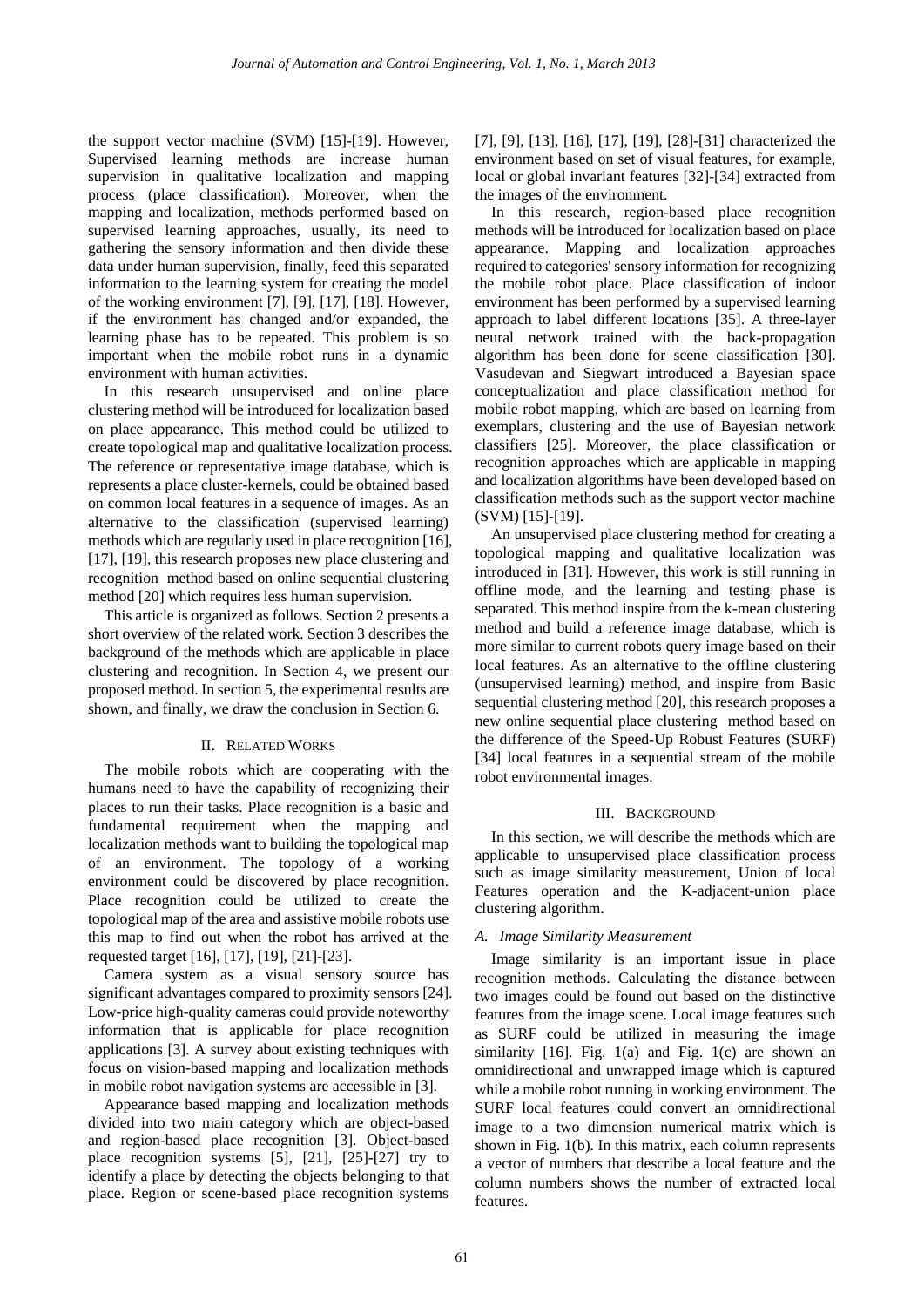

Figure 1. (a) An omnidirectional image captured during the mobile robot movement, (b) Local features matrix extracted from the image, each column represents a vector which is describe a local feature, (c) Unwrapped an omnidirectional image.

The SURF-based similarity measurement is shown in Eq.1 and Eq.2.

$$
Sim(I_h, I_k) = 1 - \frac{1}{n_h} \sum_{f_h=1}^{n_h} \min_{f_k=1,\dots,n_k} \Big\{ Dist_l(I_h^{f_h}, I_k^{f_k}) \Big\} (1)
$$

where  $I_h$  and  $I_k$  are local feature sets and  $I_h^{f_h}$  and  $I_k^{f_k}$  are two single SURF features. The local feature similarity kernel could be selected from any kind of kernels. The Euclidean distance kernel has been selected over the SURF local feature that is shown in Eq.2:

$$
Dist_{l}\left(I_{h}^{f_{h}}, I_{k}^{f_{k}}\right) = \sqrt{\sum_{m=1}^{F-DIM} \left(I_{h}^{f_{h}(m)} - I_{k}^{f_{k}(m)}\right)^{2}} \tag{2}
$$

where  $F_D/M$  is a local feature's dimension which is equal to 64 for the SURF features [34]. In addition, we need to know the index of local features that correspond together. Eq.3 shows that the correspondent features can be calculated between the two sets of local features.

$$
Sim_{match}(I_h, I_k) = \underset{j_k=1,\dots,D_k}{\text{argmin}} \{ Dist_l \left( I_h^{f_{j_h}}, I_k^{f_{j_k}} \right) \} \tag{3}
$$

## *B. Union of Local Features*

Place clustering and recognition methods need to build a cluster-kernel for modeling the place clusters. Features Mean calculation process causes to lose the original value of local features; as a result, the amount of error in the next matching calculation process is increased. The union calculation is an alternative to build the cluster-kernels and the algorithm which is represent the union calculation process are shown as follow[31] :

```
Union_Of_Cluster(m_i, I \in C_i)Begin
              f_l = first image features I \in C<sub>i</sub>;
 \overline{2}\begin{array}{l} m_l = f_l;\\ for\ z=1,\ldots\ , features\_number\left( m_l \right) \end{array}\begin{array}{c} 5. \\ 6. \end{array}w_1(z) = 1:
               while (I_j \in C_i)\overline{7}.
              begin
                   SM = Sim\_match(m_i, l_j);\overline{\mathbf{8}}\begin{array}{l} for\ z=1,\dots, features\_number(SM)\\ w_l(SM(1,z))=w_l(SM(1,z))+1;\\ N=features\_number(I_j\big(All-SM(2,all)\big));\quad\textit{Number of unmatched features I}, \end{array}\frac{9}{10}\overline{11}m_l = m_l + l_j(All - SM(2, all)); calculate the union of m_l \& l_j, (m_l \cup l_j).
12\begin{array}{l} for\ z=1,\dots,N\\ \Gamma w_i(z)=1;\quad \  \  \text{assigning weight for new added features} \end{array}13\overline{14}15
                     w_l = w_l + Tw_l;16
              end:
              Index = extract\_index(Min(w_l));m_l = m_l - m_l (Index) , Delete features with minimum population<br>(repetition).
18
19. End
```
In this algorithm  $m_l$  represents the cluster kernel  $C_l$  and  $f_I$  related to the SURF features of images I which are belonged to cluster  $C_l$ . The  $w_l$  contains the weights value of local features in  $m_l$ . The SM is a two dimension vector which contains the indexes of similar features between cluster-kernel  $m_l$  and imagel<sub>i</sub>. First row of SM is related to kernel cluster  $m_l$  and the second row of SM is related to image features  $I_i$ . In the beginning of calculation the first features set  $I$ , which is belongs to cluster  $C_l$ , is considered as cluster-kernel. It then continues with all  $I_i$ that were included in cluster  $C_l$ . By utilizing the  $Sim\_match$  (Eq.3) function the correspondence feature indexes between cluster kernel  $m_l$  and feature set  $I_i$  are extracted. These indexes are related to the repeated features, therefore the weights value of these features are increased. The unmatched features from feature set  $I_i$  are also added to cluster kernel  $m_l$  but the weights value for these new features are assigned to 1(one). These process are repeated for all features sets  $I_i$  of cluster  $C_i$ . Finally, those features with minimum weight are deleted from  $m_l$ because of lowest repetition rates in cluster  $C_l$ .

# *C. K-adjacent-union Place Clustering Algorithm (Offline Method)*

This method was introduced in [36]. It is an unsupervised and offline clustering method that clustered a sequence of images captured by mobile robot. This method inspired from the standard k-mean clustering approach. It has two different steps, which are learning and recognition. Moreover, this method used the union operation as an alternative of mean to keep the original local features in each cluster-kernel and increase the precision performance of place recognition. In addition, the authors limit the searching place cluster to the neighboring area according to the adjacent characteristic of the working environment in topological map graph. Finally, in initial step, they used the local minima points in the neighboring image similarity diagram to estimate the number of places. This method is shown as follows:

- 2. Initialize a k-partition during the sequence of images and calculate the local features union of each cluster:  $M = [m_1, ..., m_K]$  according to Union Of Cluster( $m_l$ ,  $l \in C_l$ ), for  $l = 1, ..., k$ .
- 3. Compare all cluster-kernels M to find out the similarity between them by using Eq.1
- 4. According to the similarity that is extracted in step 3, join the clusters that are similar and create the topological graph of cluster-kernels which we called it as place graph.
- 5. Assign current cluster l to 1 base on prior knowledge.
- 6. Assign Image I; in the dataset to the nearest neighboring cluster  $C_1$  in the place graph, i.e., a)  $l_i \in C_i$ , if  $Sim(l, m_i) > Sim(l_i, m_i)$  for  $j = 1, ..., N$ ,  $i \neq l$ , while  $(i \in Neighbour\_place(C_i))$ . b) If  $(l_{j-1} \in C_i$  and  $l_j \in C_j$ ) then change the current cluster it to new cluster index that image  $l_j$  belong to them.
- 7. Recalculate the local features union of each cluster:  $M=[m_1, ..., m_K]$  according to Union\_Of\_Cluster( $m_l$ ,  $l \in C_l$ ). for all clusters C.
- 8. Repeat steps 5 to7 until there is no change happened for each cluster by comparing the current and previous result.

The result of this method is a topological graphs that shown the relation between the place clusters. Each node in this graph stored a union of local features, which are common in different scenes that are belonged to a correspondent cluster.

<sup>1.</sup> Apply scene change detection method over the sequence of robot environmental images and extract the number of clusters k.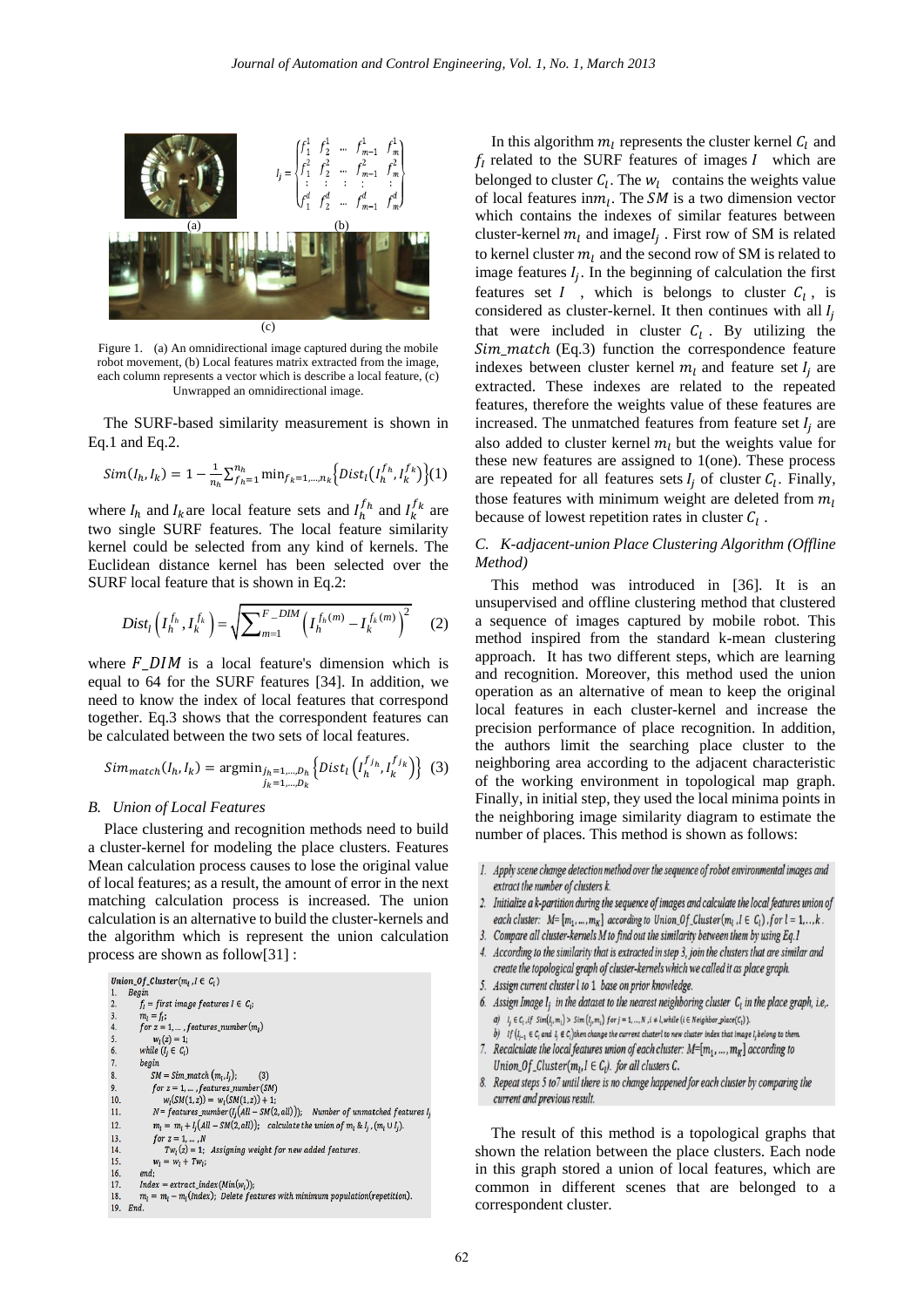#### IV. ONLINE SEQUENTIAL PLACE CLUSTERING (PROPOSED METHOD)

In this section we introduced our proposed method which is inspired from online sequential clustering method [20]. This method utilizes unwrapped omnidirectional images as an input data. The distance between input images and cluster-kernels calculated by the number of SURF features which are matched between input image and each of cluster-kernels (union of common local features) according to Eq.4.

$$
distance(i) = \frac{2size\left(sim\_match(C_i.l_{input-image})\right)}{Nc_i + N_{input-image}} \tag{4}
$$

Finding the match features performed by applying Eq.3,  $N_{C_i}$  is the number of SURF local features in cluster I and  $N_{I_{input}-imaae}$  is the number of local features in input-image. The  $distance(i)$  calculated for all current cluster neighbors in topological graph. The proposed method represent as follow:

# **Online Sequential Place Clustering:**

- 1. Capture an input omnidirectional image
- Unwrapped input image.
- Extract SURF local features ( l<sub>input-image</sub>).
- Calculate distance between input-image and all neighboring cluster-kernels in the topological map graph based on Eq. 4 (distance  $(i)$ ).
- Select the cluster with minimum distance:  $Dist = min$  (distances).
- $If Dist > T_New_C cluster$
- 6.1. Add new cluster with current input image to the topological map graph and create connection between new cluster and current cluster 6.2. Set new cluster as a current cluster number
- 6.3. Goto step 9.
- 
- 7. If  $T_{\_}New_{\_}Cluster$  >= Dist >  $T_{\_}Update_{\_}Cluster$ 7.1. Update the selected cluster with minimum distance by applying the
	- $\label{eq:union_of_} Union\_Of\_Cluster~(Selected~cluster, ~I_{input-image})~ operation~(section~3.2).$
	- 7.2. Set the cluster with minimum distance as a current cluster number.
- 7.3. Goto step 9.
- 8. If  $Dist \le T\_Update\_Cluster$
- 8.1. Set the cluster with minimum distance as a current cluster number.
- Show current cluster number as the mobile robot current place (Qualitative localization based on current place).
- 10. Goto step 1.

Which in this algorithm, T\_New\_Cluster is a threshold for creating the new cluster and T\_Update\_Cluster is a threshold for updating an existing cluster-kernel. Note that T\_New\_Cluster is less than one and greater than T\_Update\_Cluster.

#### V. EXPERIMENTAL RESULTS

To test the performance of our proposed method, the COLD dataset has been selected. This dataset is available in http://cogvis.nada.kth.se/COLD. This dataset includes set of experiments, which are captured in the indoor laboratory environments in three universities with different rooms and various functionalities. Moreover, three robot platforms have been used, which are the ActivMedia-Pioneer3 in Freiburg University, the iRobot-ATRV-Mini in Ljubljana University and the ActiveMedia-PeopleBot in Saarbrücken University. All of these robot platforms have a Stand-alone and Omnidirectional camera. In this research, the unwrapped omnidirectional image has been use to perform the place clustering experiments, and the image size in all experiments is 320\*240 pixels.

The accuracy of the proposed method has been investigated by comparing it with the k-mean, k-union-adjacent place and the Weighted Pair Group Method Average in Agglomerative Hierarchical (WPGMA-AH) Clustering [20] methods.





Fig. 2 represents the place recognition performances in different experiments and various working environment. The averages of clustering precision performance for k-mean, WPGMA-AH, k-union-adjacent and the proposed method are equaled to 71.05%, 78.56%, 84.17% and 94.573%. With regards to the clustering precision performance, one can appreciate the fact that the performance of the proposed method is higher than the other methods.

## VI. CONCLUSION

Localization and mapping are essential elements of the navigation system which is necessary for autonomous mobile robot. Place recognition could be used in appearance based topological mapping and localization methods. Appearance-based solutions are portable and cost effective. Place recognition methods usually perform by classification methods in offline mode. In this paper, an unsupervised online place recognition method has been introduced that can utilize the omnidirectional vision system and focus on the image similarity based on the SURF local features extracted from the robot environmental images. This method can automatically cluster the visual information, and also by using the sequential adjacent characteristic of mobile agent workspace, the topological graph of the place clusters can be created. Based on experimental results over the COLD dataset, the average of recognition precision is more than 94% in different trials. The results obtained from the experimental result based on the mobile robot omnidirectional images proved that this place recognition method is robust, accurate, and applicable to the different mobile agent qualitative localization task assignments.

#### ACKNOWLEDGMENT

This work was supported By Universiti Putra Malaysia.

#### **REFERENCES**

[1] B. Bonail, J. Abascal, and L. Gardeazabal, "Wheelchair-based open robotic platform and its performance within the ambiennet project," in *Proceedings 2nd International Conference on PErvasive Technologies Related to Assistive Environments*, ACM: Corfu, Greece, 2009, pp. 1-6.